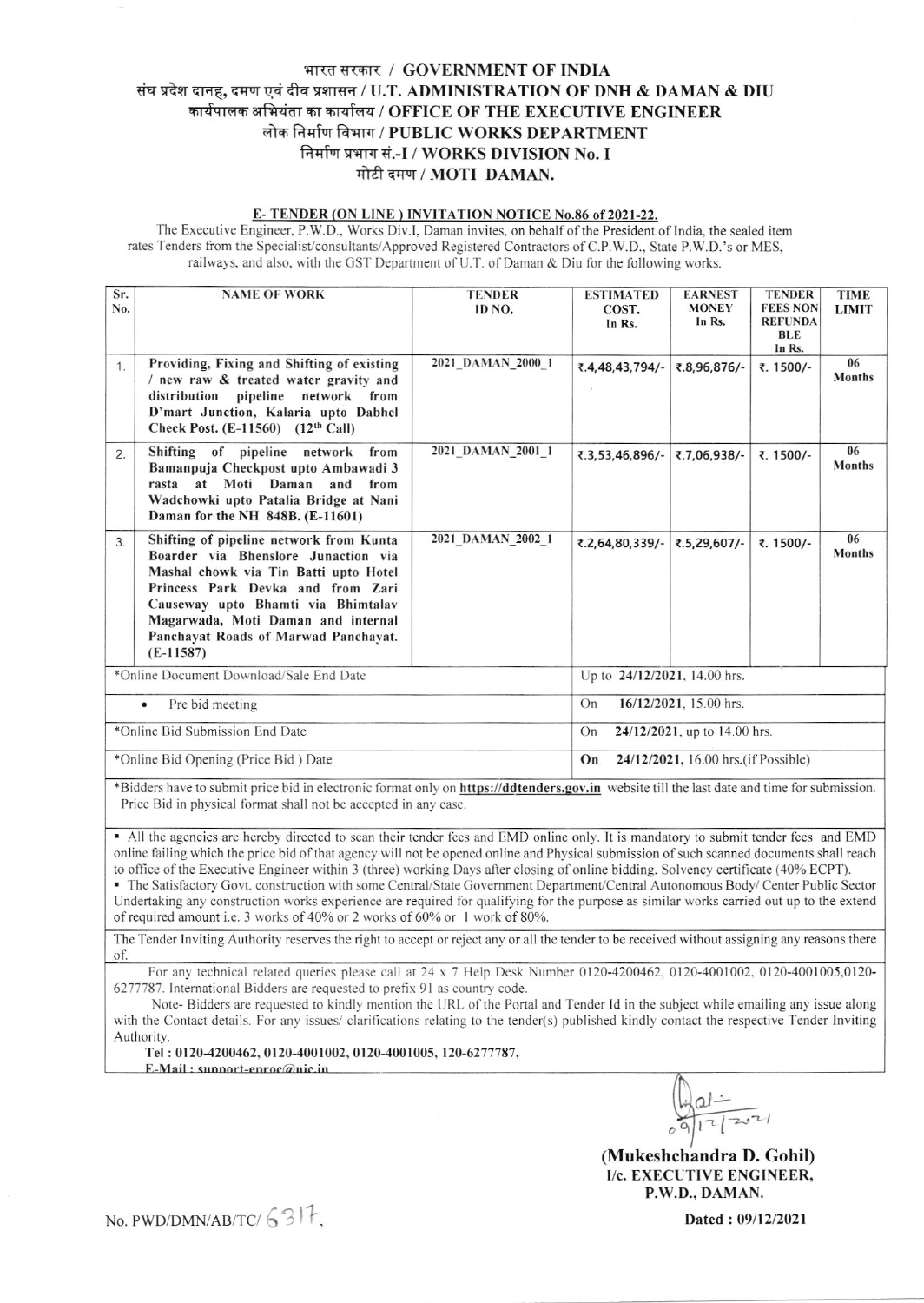Copy fd.w.cs. to P.S. to Administrator for kind perusal of Hon. Administrator, Secretariat, DNH & DD.

COPY SUBMITTED FOR INFORMATION:-

The Advisor to the Administrator, Secretariat, DNH & DD.

The Finance Secretary, U.T. of DNH & Daman & Diu, Secretariat, DNH & DD.

The Collector U. T. of Daman & Diu, Collectorate, Daman.

The Superintending Engineer. PWD, DNH & DD.

Copy to :- N.l.C., Secretariat, Daman for publication on web site www.daman.nic.in.

Assistant Engineer, Sub Division No.l/II/&lV, Daman. Please prepare Market Rate Justification statement / cost based on prevailing Market Rates on the last date of submission of tender and submit the same to this office within 3 days.